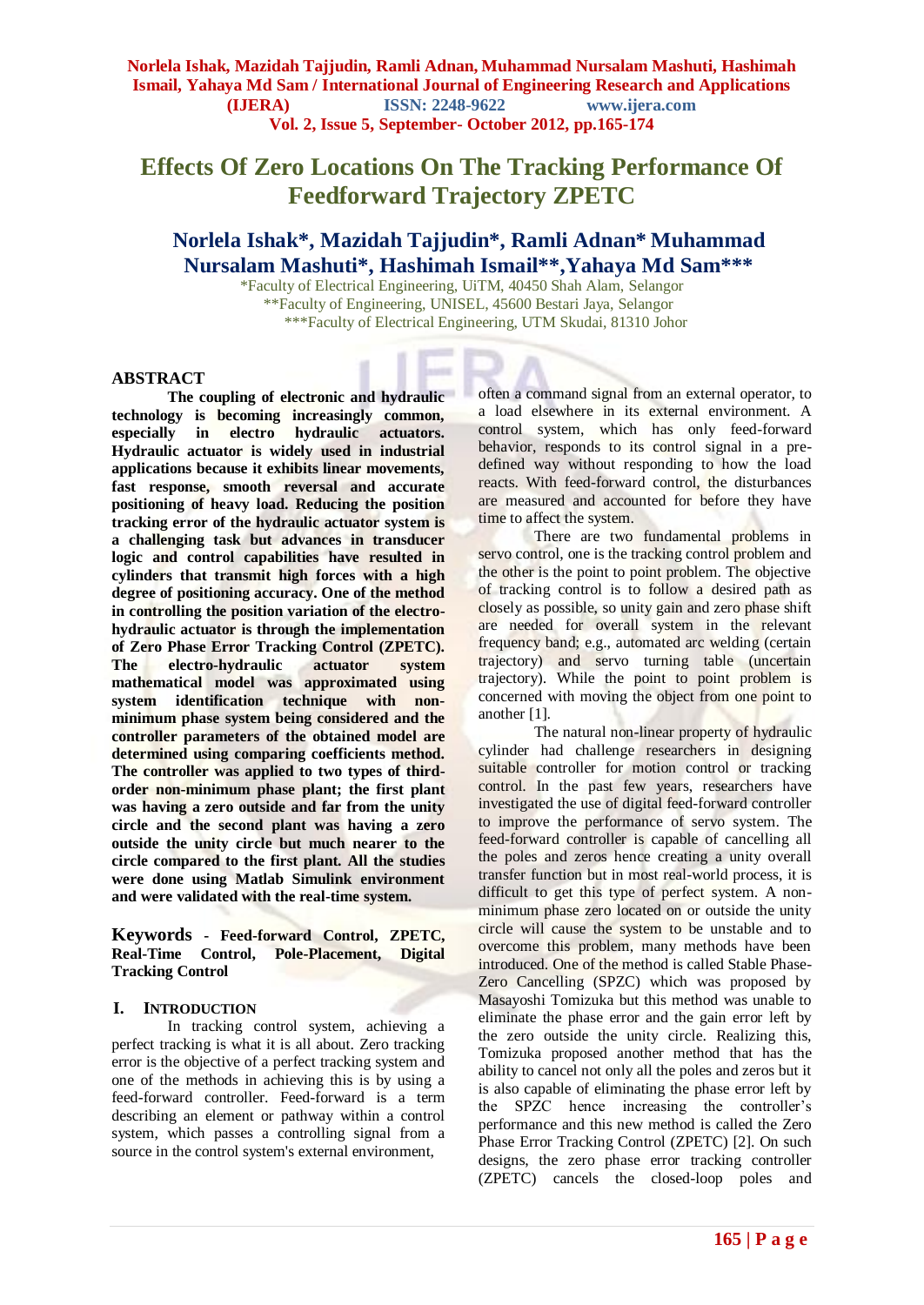cancellable zeros, at the same time, eliminates phase error induced by non-cancellable zeros. The main objective in feed-forward ZPETC is to find the optimum gain filter so that the overall gain is close to unity. The ZPETC can provide the overall system with frequency characteristics such that phase is zero for all frequencies and the gain is unity at only zero frequency. To avoid the unwanted phase error, Yeh and Hsu [3], Mustafa [4] and Adnan [5] used ZPETC without factorization of zeros. In this method, gain filter is proposed as Eq. (1)

$$
F_g(z, z^{-1}) = \sum_{k=0}^{n_a} \alpha_k (z^k + z^{-k})
$$
 (1)

u.

where  $n_{\alpha}$  is the order of the filter. The value  $\alpha$  in Eq. (1) is solved using comparing coefficient method.

As for the plants, shows in Fig. (1), both models uses different sampling time, the first model was obtained using 40ms sampling time while the second model was obtained using 50ms sampling time. A minimum phase model can be obtained using bigger sampling time whereas the non-minimum phase model can be obtained using smaller sampling time [6]. Not only that, the transfer function for both third order discrete-time model are different; one represents the zero located outside and far from the unity circle while the other one represents the zero located outside but much nearer to the unity circle. The reason why these two plant models were used in this study is to check whether the position of zero outside the unity circle affects the performance of obtaining the desired output.



Figure 1.Electro-Hydraulic Actuator

#### **II. METHODOLOGY**

#### **A. ZPETC Without Factorization of Zeros**

Tomizuka proposed a tracking control system with two-degrees-of-freedom (2-DOF) controller as in Fig. 2.



Figure 2. Tomizuka 2-DOF Controller

Without the feed-forward controller, the reference signal continuously varying and mixed with the closed-loop system dynamics, which keeps the tracking error inside the system without trying to eliminte it. The feed-forward controller is needed so that the reference signal can be pre-shaped by the feed-forward controller, so that more emphasis to the frequency components that were not properly taken care off by the feedback system can be provided [7].

The closed-loop system transfer function, *Gcl* without feedforward controller can be given in terms of discrete-time model

$$
G_{cl}(z^{-1}) = \frac{z^{-d} B_c(z^{-1})}{A_c(z^{-1})}
$$
(2)  

$$
A_c(z^{-1}) = 1 + a_1 z^{-1} + a_2 z^{-2} + \dots + a_{n_a} z^{-n_a}
$$

$$
B_c(z^{-1}) = b_0 + b_1 z^{-1} + b_2 z^{-2} + \dots + b_{n_b} z^{-n_b}
$$

where  $n_a \geq n_b$  and *d* is a time delay. The factor  $B$  ( $z^{-1}$ ) can be factorised into minimum and nonminimum phase factors.

$$
B_c(z^{-1}) = B_c^+(z^{-1})B_c^-(z^{-1})
$$
 (3)

where  $B_c^+(z^1)$  represents the minimum phase factor and  $B_c$  ( $z^{-1}$ ) represents the non-minimum phase factor.

The ZPETC proposed by Tomizuka can be divided into three blocks [8].



Figure 3. Conventional ZPETC Block Diagram

The modified version of the ZPETC implemented as feed-forward controller used in this paper is without the factorization of zeros as in Fig. 4.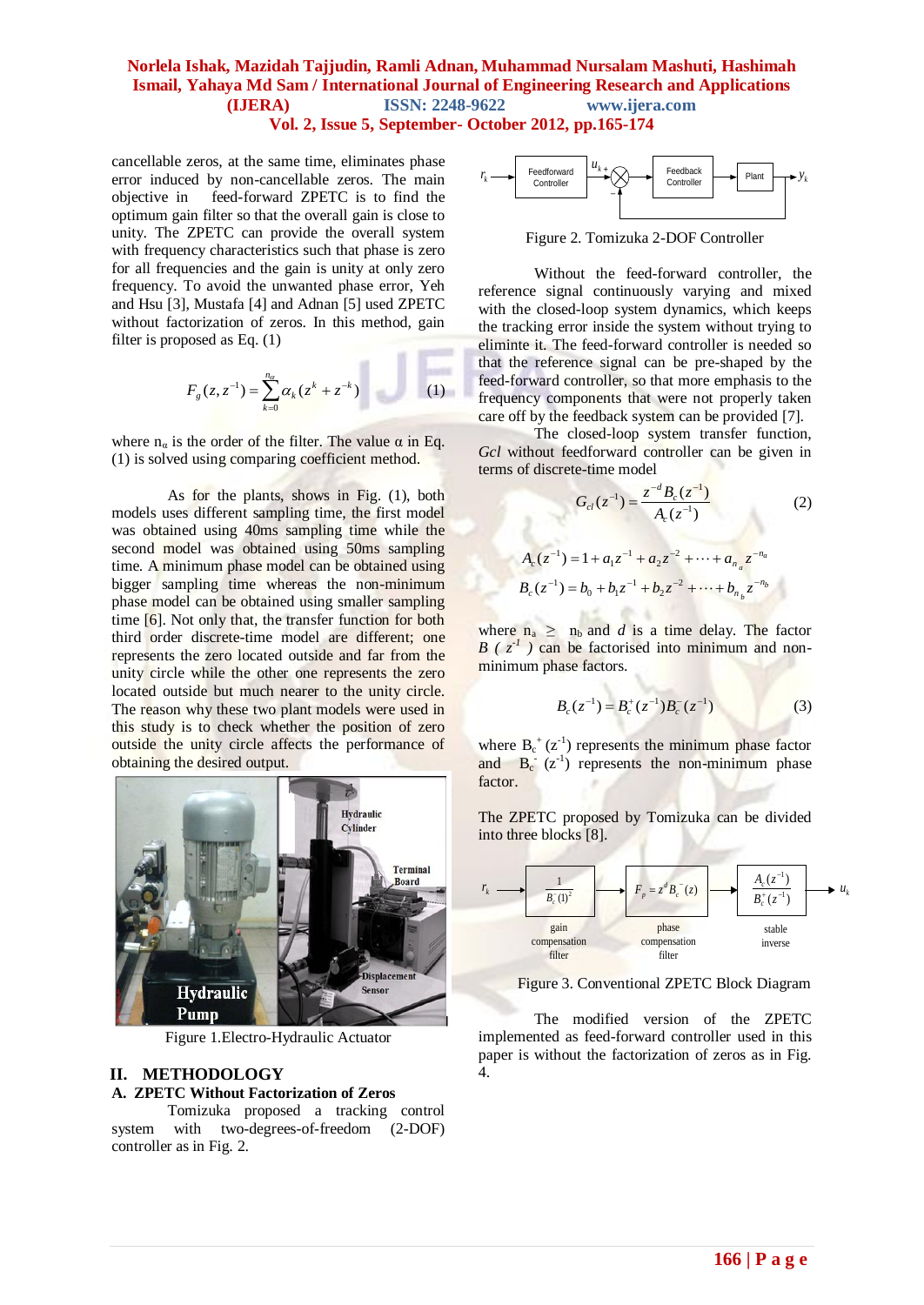

Figure 4. ZPETC without factorization of zeros

Same with others ZPETC, this design mainly focused on the selection of appropriate gains compensation filter to ensure that the overall gain is unity.

The same approach taken by Yeh and Hsu [3], Mustafa [4] and was used to ensure that the gain compensation filter,  $F_g$  as in Eq. (1) does not introduce any phase error that might jeopardize the whole objective of this study. The cost function to represent the error between the desired and actual frequency response is given by

$$
J(\alpha_k) = \left\| 1 - B_c(z^{-1}) B_c(z) \sum_{k=0}^{n_{\alpha}} \alpha_k (z^k + z^{-k}) \right\|_{l_2}
$$
 (4)

The design objective is to find a set of  $\alpha_k$  so that the cost function of Eq. (4) is minimized. For finite  $\alpha_k$ , the cost function cannot be made zero for all frequencies. Minimizing Eq. (4) will result in the rising of Eq.  $(5)$ .

$$
B_c(z^{-1})B_c(z)\sum_{k=0}^{n_{\alpha}}\alpha_k(z^k+z^{-k})=1
$$
 (5)

The optimal set of  $\alpha_k$  can be obtained by expanding Eq.  $(5)$  to

polynomial of positive and negative power of *z*, and then compare the coefficients of the same power.

#### **B. Plant Model**

Two plant models were used in the study, both was a 3<sup>rd</sup> order discrete-time models.

The first model (Plant 1) is given in Eq. (6)

$$
\frac{B_o(z^{-1})}{A_o(z^{-1})} = \frac{0.0039z^{-1} + 0.0029z^{-2} - 0.0055z^{-3}}{1 - 1.907z^{-1} + 0.9414z^{-2} - 0.0341z^{-3}}
$$
(6)

with its transfer function is given the pole-zero plot in Fig. 5 by using the sampling time of 40ms.



Figure 5. Pole-zero plot of Plant 1

The second model (Plant 2) is given in Eq. (7)

$$
\frac{B_o(z^{-1})}{A_o(z^{-1})} = \frac{0.008704z^{-1} + 0.003684z^{-2} - 0.008833z^{-3}}{1 - 1.58z^{-1} + 0.3938z^{-2} - 0.1861z^{-3}}
$$
(7)

with its transfer function is given the pole-zero plot in Fig. 6 by using the sampling time of 50ms.



Figure 6. Pole-zero plot of Plant 2

Eq. (6) can be simplified as

$$
\frac{\mathbf{B}_{\text{o}}(z^{-1})}{\mathbf{A}_{\text{o}}(z^{-1})} = \frac{0.0039z^{-1}(1+0.7576z^{-1}-1.4253z^{-2})}{1-1.907z^{-1}+0.9414z^{-2}-0.0341z^{-3}}
$$
(8)

From Eq. (8), the optimal set of  $\alpha_k$  for the 10<sup>th</sup> order gain compensation filter is obtained as follows:

$$
B_c(z^{-1}) = 1 + 0.7576z^{-1} - 1.4253z^{-2}
$$
  
\n
$$
B_c(z) = 1 + 0.7576z - 1.4253z^2
$$
\n(9)

Implementing these two function into Eq. (5) to minimize the cost function,

$$
(1+0.7576z^{-1}-1.4253z^{-2})(1+0.7576z-1.4253z^{2})
$$

$$
\sum_{k=0}^{n_{\alpha}}\alpha_k(z^k+z^{-k})=1
$$

And

$$
\begin{aligned}\n&\left[3.6055-0.3222(z+z^{-1})-1.4253(z+z^{-1})\right]\bullet \\
&\left[2\alpha_0+\alpha_1(z+z^{-1})+\alpha_2(z^2+z^{-2})+\alpha_3(z^3+z^{-3})+\cdots+\alpha_{10}(z^{10}+z^{-10})\right]=1 \\
&(10)\n\end{aligned}
$$

By expanding Eq. (10) to polynomial of positive and negative power of z and compare the coefficients of the same power, the following equation (in matrix form) is obtained: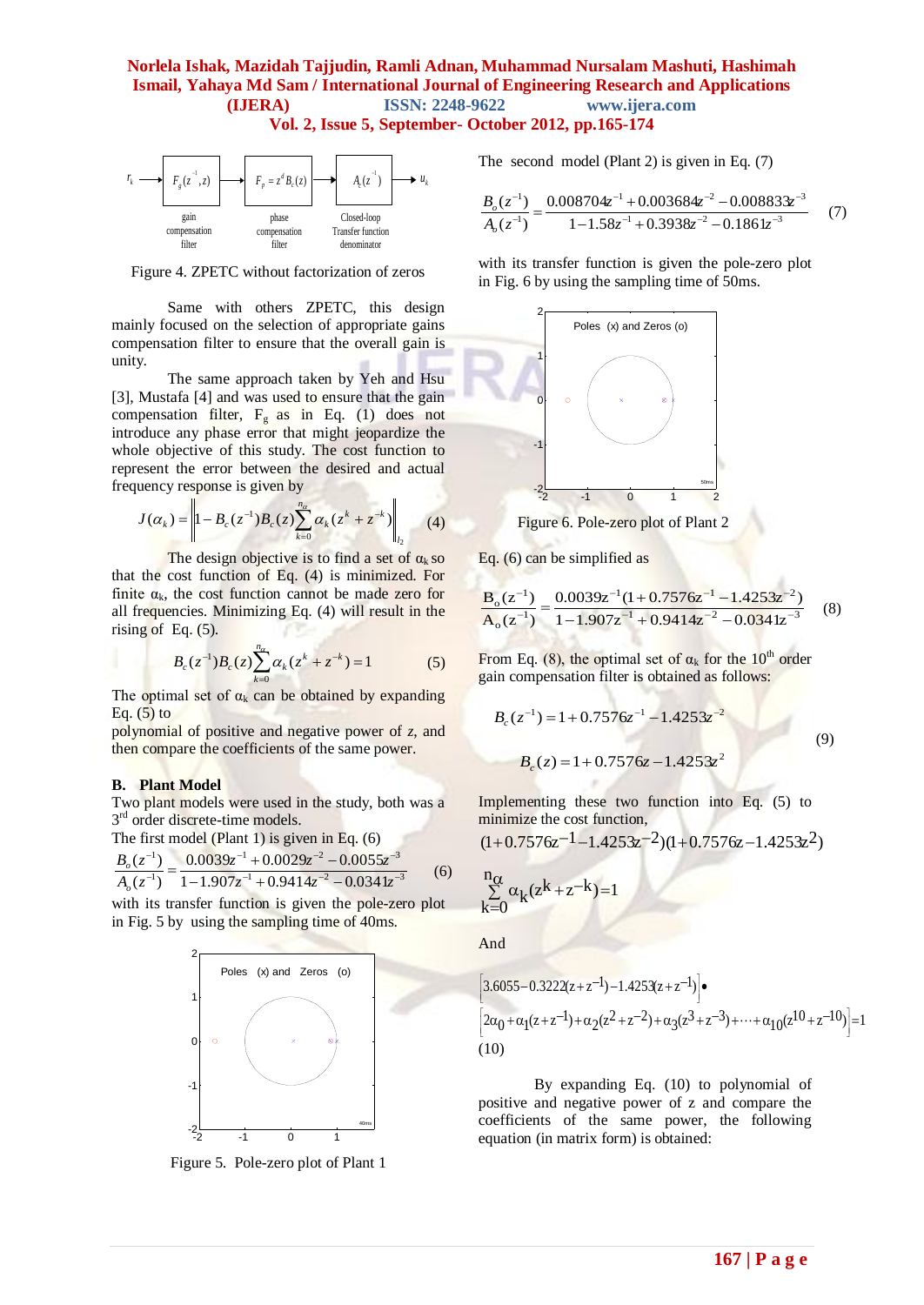| 7.2109    | $-0.6444 - 2.8506$                   |                            | $\overline{\mathbf{0}}$ | $\overline{0}$                                 | $\Omega$                                       | $\theta$       | $\Omega$       | $\Omega$                                       | $\Omega$       | 0              | $\parallel \alpha_{0}$           |     |          |      |
|-----------|--------------------------------------|----------------------------|-------------------------|------------------------------------------------|------------------------------------------------|----------------|----------------|------------------------------------------------|----------------|----------------|----------------------------------|-----|----------|------|
| $-0.6444$ |                                      | $2.1801 - 0.3222 - 1.4253$ |                         | $\overline{0}$                                 | $\overline{0}$                                 | $\Omega$       | $\overline{0}$ | $\Omega$                                       | 0              | $\Omega$       | $\alpha_{1}$                     |     | $\Omega$ |      |
| $-2.8506$ | $-0.3222$ 3.6054 $-0.3222$ $-1.4253$ |                            |                         |                                                | $\overline{0}$                                 | $\overline{0}$ | $\Omega$       | $\Omega$                                       | $\mathbf{0}$   | $\Omega$       | $\alpha$ ,                       |     | $\Omega$ |      |
| $\Omega$  |                                      |                            |                         | $-1.4253 -0.3222$ 3.6054 $-0.3222 -1.4253$     |                                                | $\overline{0}$ | $\overline{0}$ | $\overline{0}$                                 | $\Omega$       | $\Omega$       | $\alpha_{3}$                     |     | $\Omega$ |      |
| $\theta$  | $\Omega$                             |                            |                         | $-1.4253$ $-0.3222$ 3.6054 $-0.3222$ $-1.4253$ |                                                |                | $\overline{0}$ | $\overline{0}$                                 | $\mathbf{0}$   | $\Omega$       | $\alpha_{\scriptscriptstyle{A}}$ |     | $\Omega$ |      |
| $\theta$  | $\theta$                             | $\Omega$                   |                         | $-1.4253 -0.3222$ 3.6054 $-0.3222 -1.4253$     |                                                |                |                | $\overline{0}$                                 | $\overline{0}$ | $\Omega$       | $\alpha_{\varsigma}$             | $=$ | $\Omega$ | (11) |
| $\theta$  | $\Omega$                             | $\Omega$                   | $\Omega$                |                                                | $-1.4253$ $-0.3222$ 3.6054 $-0.3222$ $-1.4253$ |                |                |                                                | $\overline{0}$ | $\theta$       | $\alpha_{\kappa}$                |     |          |      |
| $\theta$  | $\Omega$                             | $\Omega$                   | $\theta$                | $\Omega$                                       |                                                |                |                | $-1.4253$ $-0.3222$ 3.6054 $-0.3222$ $-1.4253$ |                | $\overline{0}$ | $\alpha$ -                       |     |          |      |
| $\Omega$  | $\Omega$                             | $\theta$                   | $\Omega$                | $\Omega$                                       | $\Omega$                                       |                |                | $-1.4253$ $-0.3222$ 3.6054 $-0.3222$ $-1.4253$ |                |                | $\alpha_{\circ}$                 |     |          |      |
| $\Omega$  | $\theta$                             | $\Omega$                   | $\theta$                | $\theta$                                       | $\overline{0}$                                 | $\overline{0}$ |                | $-1.4253 -0.3222$ 3.6054 $-0.3222$             |                |                | $\alpha_{\rm o}$                 |     |          |      |
| $\theta$  | $\Omega$                             | $\Omega$                   | $\mathbf{0}$            | $\left($                                       | $\Omega$                                       | $\overline{0}$ |                | 0 $-1.4253$ $-0.3222$ 3.6054 $\alpha_{10}$     |                |                |                                  |     |          |      |
|           |                                      |                            |                         |                                                |                                                |                |                |                                                |                |                |                                  |     |          |      |

By solving Eq. (11), values of  $\alpha$  obtained as listed in Table 1.

l s.

Table 1. Optimal set of  $\alpha_k$  for 10<sup>th</sup> order gain compensation filter of Eq.  $(6)$  for plant 1 and Eq.  $(7)$ 

| for plant 2.   |         |                |  |  |  |
|----------------|---------|----------------|--|--|--|
| k              | Plant 1 | <b>Plant 2</b> |  |  |  |
|                | $a_k$   | $a_k$          |  |  |  |
| $\Omega$       | 0.3579  | 0.5666         |  |  |  |
|                | 0.3776  | 0.0362         |  |  |  |
| $\overline{2}$ | 0.4692  | 0.7405         |  |  |  |
| 3              | 0.3097  | 0.0310         |  |  |  |
| 4              | 0.3157  | 0.4782         |  |  |  |
| 5              | 0.2284  | 0.0238         |  |  |  |
| 6              | 0.2078  | 0.3001         |  |  |  |
| 7              | 0.1497  | 0.0160         |  |  |  |
| 8              | 0.1243  | 0.1749         |  |  |  |
| q              | 0.0753  | 0.0081         |  |  |  |
| 10             | 0.0559  | 0.0803         |  |  |  |

It is clear from the Table 1 above that the values of  $\alpha$  are converging to zero. If the same technique is used for Eq. (7) which is the second plant, the data obtained is given in Table 1.

The optimal set of  $\alpha_k$  that were obtained by solving Eq. (11) are entirely different between the two plants due to the different location of zero that were discussed earlier and is used in the gain compensation filter,  $F_g$  as in Fig. 4.

#### **C. Simulation Studies**



Figure 7. Trajectory ZPETC Structure

Fig. 7 is the trajectory zero phase error tracking control without factorisation of zeros with its controller parameters are determined by using comparing coefficient method and due to the effect of poles cancellation, the control structure was simplified as given in Fig. 8. It can be seen that only the zero polynomial equation of the plant model is needed.



Figure 8. Tracking control structure for simulation studies

#### **D. Real-Time Studies**



Figure 9. Tracking structure for real-time studies

The tracking control structure that used for real-time studies is shown in Fig. 9. The structure is divided into two parts: feed-forward control; and feedback control. The feed-forward control block is using the trajectory ZPETC where the controller parameters are determine using the proposed comparing coefficients method. The controller parameters as given in Table I are used in the trajectory ZPETC structure. The feedback control block is using pole-placement method to determine its controller parameters. The controllers parameters used are as follows: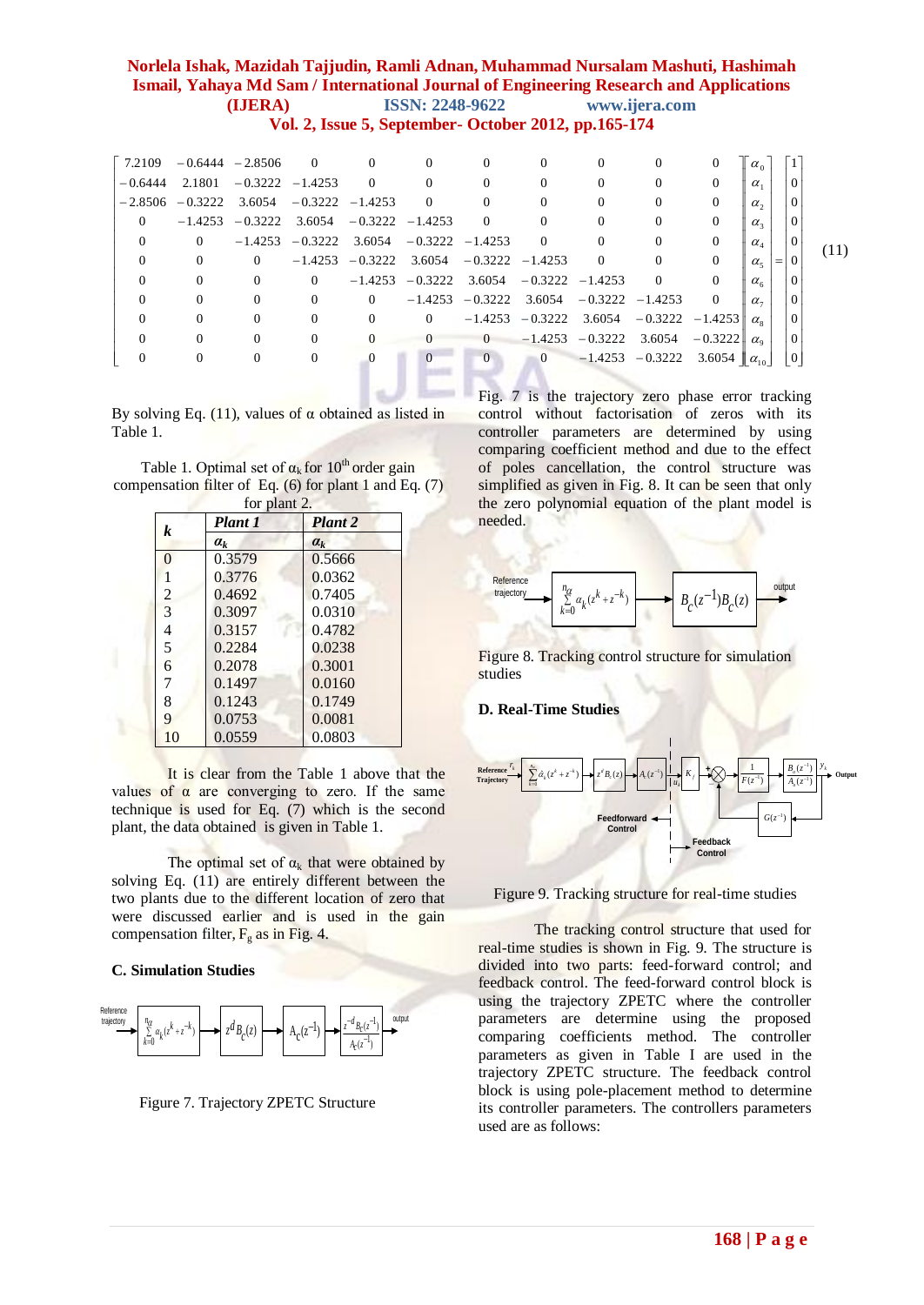#### **Model 1:**

 $t_1 = 1 - 0.87z^{-1}$ *K<sup>f</sup> = 96.59*  $F(z<sup>-1</sup>)=1 + 0.9366z<sup>-1</sup> + 0.4823z<sup>-2</sup>$ *G(z-1 )=24.5043 + 74.5365z- <sup>1</sup> - 2.9675z-2*

#### **Model 2:**

 $t<sub>I</sub>=1 - 0.82z<sup>-1</sup>$ *K<sup>f</sup> = 50.63 F(z-1 )=1 + 0.21896z- <sup>1</sup> -0.2165z-2 G(z-1 )=62.1614 – 6.9397z- <sup>1</sup> - 4.5606z-*

The literature on calculating the given parameters is available in [9,10,11].

#### **III. RESULTS AND DISCUSSION**

In order to determine the correct filter order to be used in the trajectory ZPETC, the frequency response of the ZPETC given in Figure 8 are plotted using the transfer functions of Model 1 and Model 2. The resulting frequency responses are given in Figure 10 and Fig. 11. From Figure 10, it can be observed that an approximate overall unity gain can be achieved when using filter order, N≥30

From Fig. 11, it can be observed that an approximate overall unity gain can be achieved when using filter order, N≥20. Thus, the degree of difficulty is harder for Model 1.



Figure 11. Frequency response of  $10^{th}$ ,  $20^{th}$ ,  $30^{th}$  and  $50^{th}$  filter order ZPETC using Model 2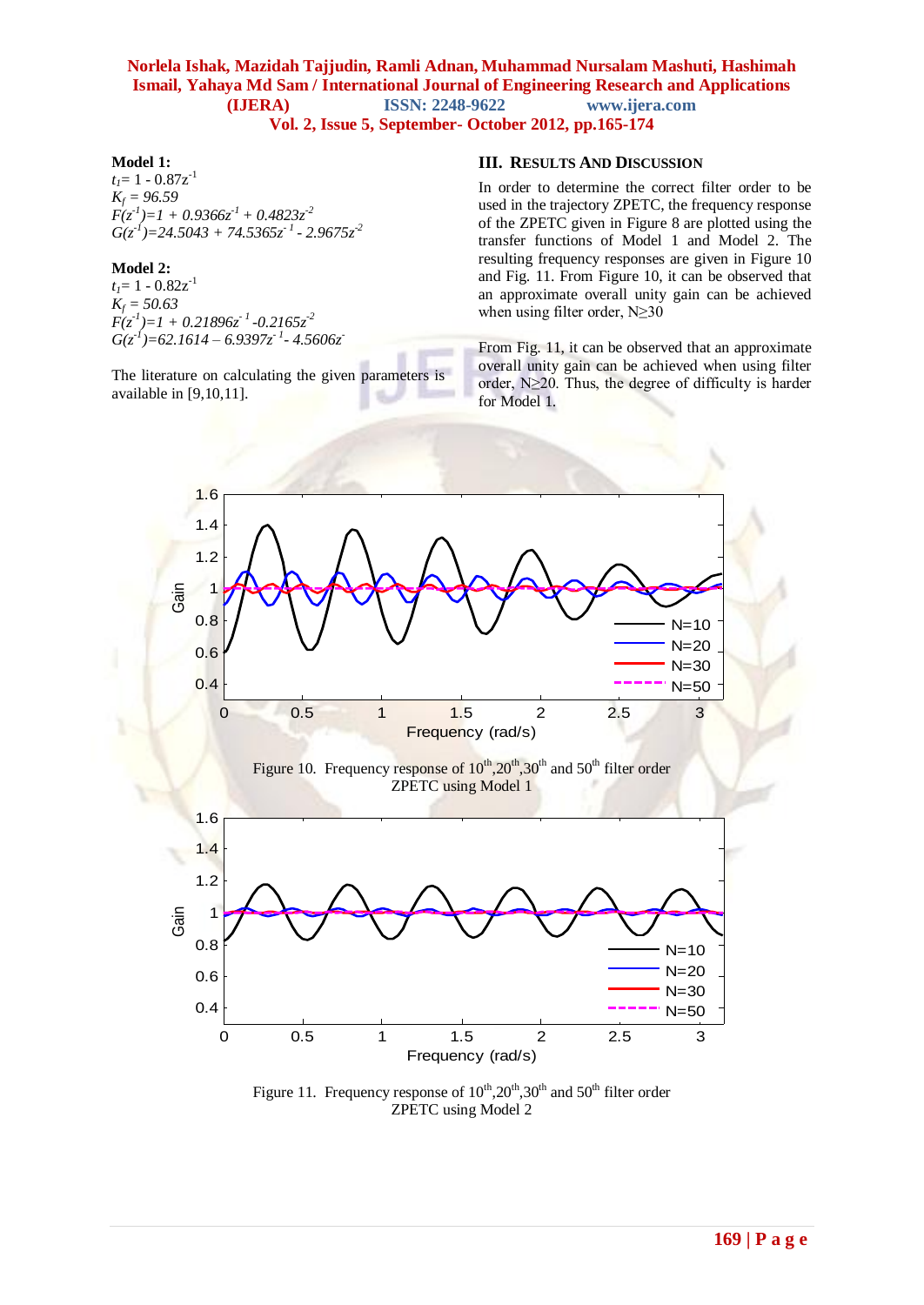#### **A . Simulation Results**



Figure 12. Simulation result using  $10^{th}$ ,  $20^{th}$ ,  $30^{th}$  and  $50^{th}$  order ZPETC applied to Plant 1 model



Figure 13. Simulation Tracking Error using  $10^{th}$ ,  $20^{th}$ ,  $30^{th}$  and  $50^{th}$  order ZPETC applied to Plant 1 model

In Fig.12, optimal set of  $\alpha_k$  for all order gain compensation filter as in Table 1 was used and the result of tracking performance is poor compared to the other higher order gain. In Fig. 12, when optimal set of  $\alpha_k$  was increased to 20<sup>th</sup> and the increment of performance can be clearly seen in the figure. In Fig. 13, the root mean square error (RMSE) for the tracking error decreased significantly hence indicating a much better tracking performance. As the  $\alpha_k$  optimal set increased, the RMSE continues to drop from 0.2767 inch to 0.07892 inch and finally to 0.03358 inch for the optimal set of  $\alpha_k$  for 50<sup>th</sup> order.

Using the same technique, plant 1 is replaced with plant 2 where the function differ as shown in Eq. (7) and the frequency response as in Fig. 11 is obtained. From the transfer function of plant 2 above, it can be seen that the location of zero outside the unity circle; may it be nearer to or farther from the unity circle really affect the performance of the overall system. Plant 2 (zero located outside but near the unity circle) really shows improvement on achieving the unity gain.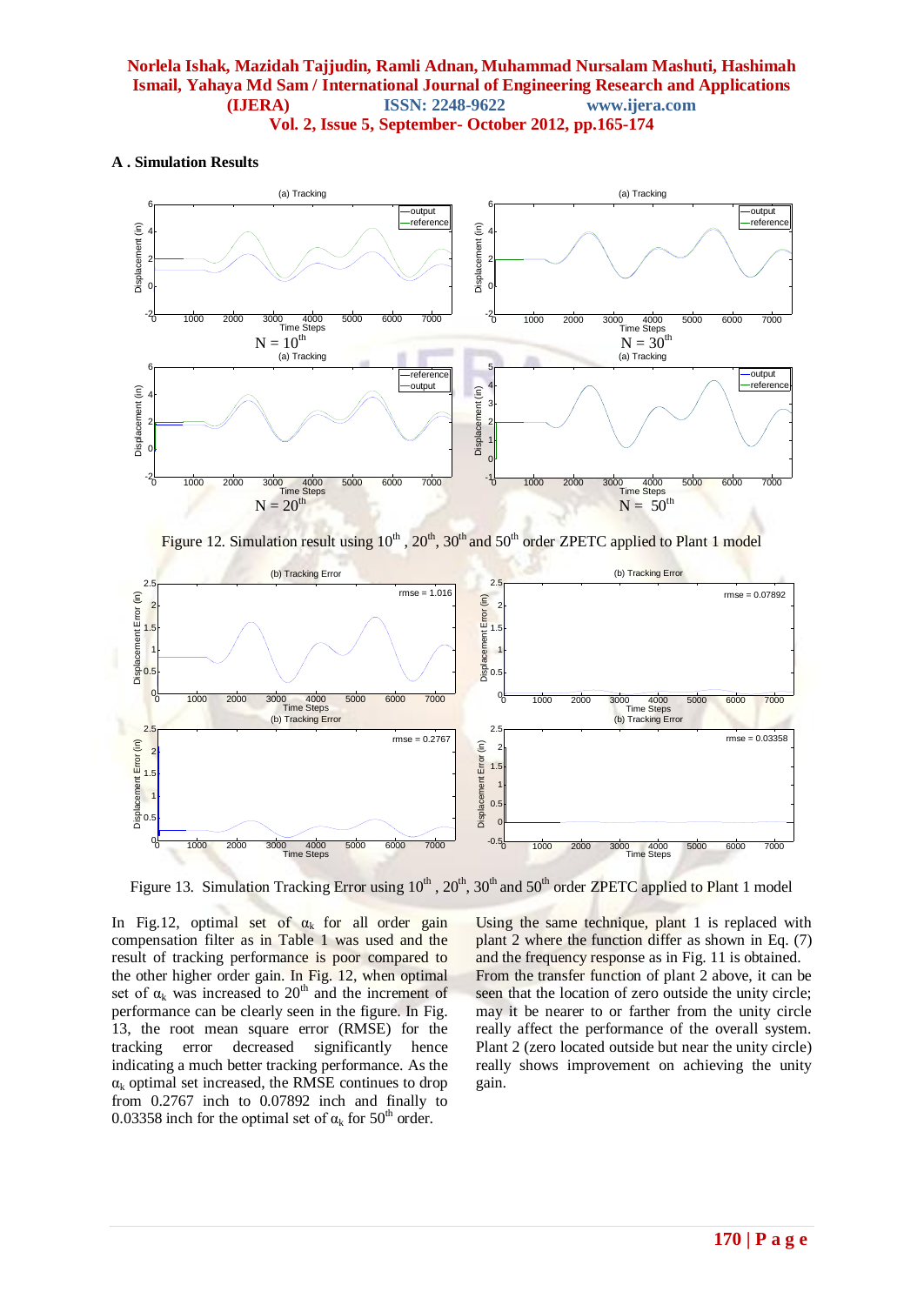

Figure 14. Simulation result using 10<sup>th</sup>, 20<sup>th</sup>, 30<sup>th</sup> and 50<sup>th</sup> order ZPETC applied to Plant 2 model



Figure 15. Tracking Error using 10<sup>th</sup>, 20<sup>th</sup>, 30<sup>th</sup> and 50<sup>th</sup> order ZPETC applied to Plant 2 model

For plant 2 model, the overall performance of the system increased for all optimal set of  $\alpha_k$ . Based on Fig. 14 and 15, as expected where the RMSE dropped steadily throughout the orders indicating its increment in tracking performance. In Fig. 15, the RMSE reduced from  $0.4491$  inch for  $10<sup>th</sup>$  order to almost zero.

When using the 20th order, the RMSE dropped significantly to 0.07252 inch and from there on, the RMSE dropped slightly as it approach zero. The overall performance for plant 2 is much better as compared to plant 1 thus indicating the zero position outside the unity circle do affect the performance of the controller.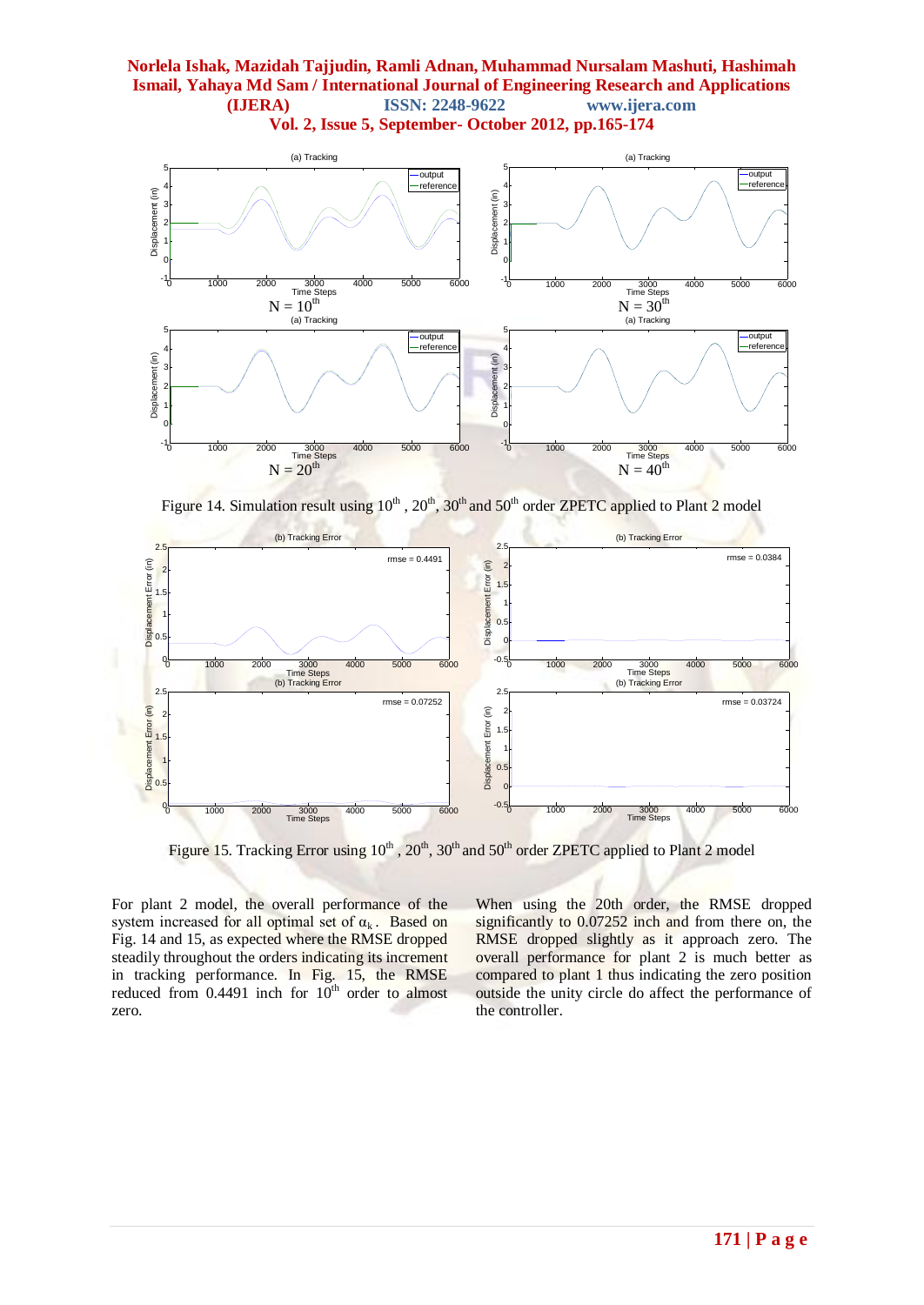#### **B. Experimental Results**



Figure 16. Experimental result using 10<sup>th</sup>, 20<sup>th</sup>, 30<sup>th</sup> and 50<sup>th</sup> order ZPETC applied to Plant 1 model



Figure 17. Tracking Error using 10<sup>th</sup>, 20<sup>th</sup>, 30<sup>th</sup> and 50<sup>th</sup> order ZPETC applied to Plant 1 model

Experimental results for plant 1 does not contradict with the simulation results found earlier as can be seen from Fig. 16. In Fig. 17, the RMSE dropped from 1.019 inch for the  $10<sup>th</sup>$  order to 0.1414 inch for the 50<sup>th</sup> order but as expected from an experiment, results for the  $20<sup>th</sup>$  and  $30<sup>th</sup>$  order contradict the findings made earlier through the simulation tests due to the exterior factor like plant-model mismatch. The overall performance still support the findings made earlier even with this minor abnormality. Plant 1 model is substituted with plant 2 model and the following set of results is obtained.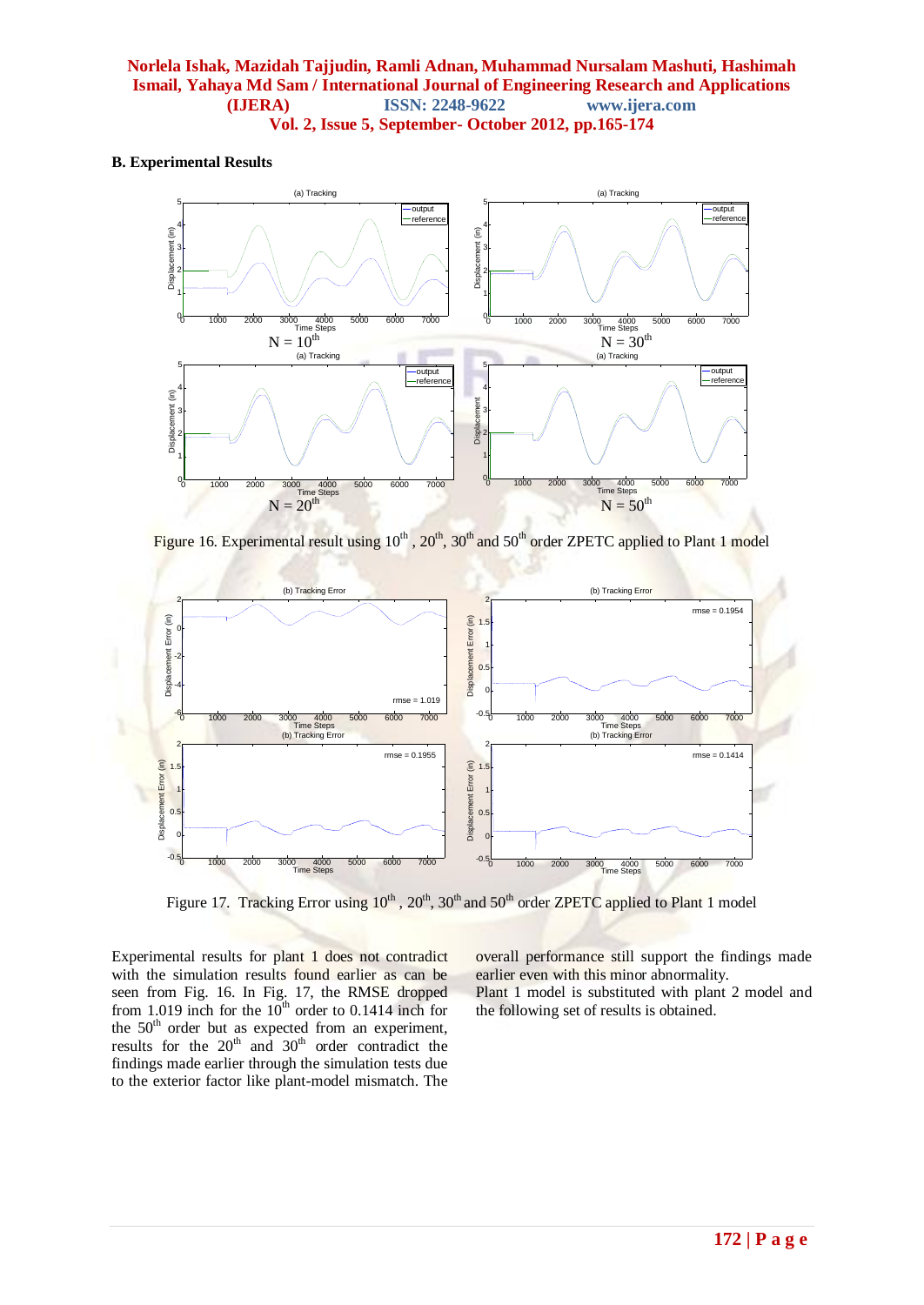

Figure 18. Experimental result using 10<sup>th</sup>, 20<sup>th</sup>, 30<sup>th</sup> and 50<sup>th</sup> order ZPETC applied to Plant 2 model



Figure 19. Tracking Error using  $10^{th}$ ,  $20^{th}$ ,  $30^{th}$  and  $50^{th}$  order ZPETC applied to Plant 2 model

Fig. 18 and 19 shows the tracking results and traking error for plant 2. The results shows that an increment in tracking performance as compared to plant 1 thus support the findings made earlier that the zero location outside the unity circle that is positioned much nearer to the unity circle gives a much better

tracking performance for the controller as the gain compensation filter is increased. The RMSE for all results are summarized in Table 2 for simulation and for experimental.

| Gain Filter | <b>Simulation</b>      |                    | <b>Experimental</b> |                    |  |  |  |
|-------------|------------------------|--------------------|---------------------|--------------------|--|--|--|
| Order       | RMSE (inch)            |                    | RMSE (inch)         |                    |  |  |  |
| (N)         | Plant 1                | Plant <sub>2</sub> | Plant 1             | Plant <sub>2</sub> |  |  |  |
|             | $(40ms \text{ model})$ | (50ms model)       | (40ms model)        | (50ms model)       |  |  |  |
| 10          | 1.01600                | 0.44910            | 1.01900             | 0.45850            |  |  |  |
| 20          | 0.27670                | 0.07252            | 0.19540             | 0.11490            |  |  |  |
| 30          | 0.07892                | 0.03840            | 0.19550             | 0.09600            |  |  |  |
| 50          | 0.03358                | 0.03324            | 0.14140             | 0.09532            |  |  |  |

Table 2. Tracking performance summary for simulation and experimental